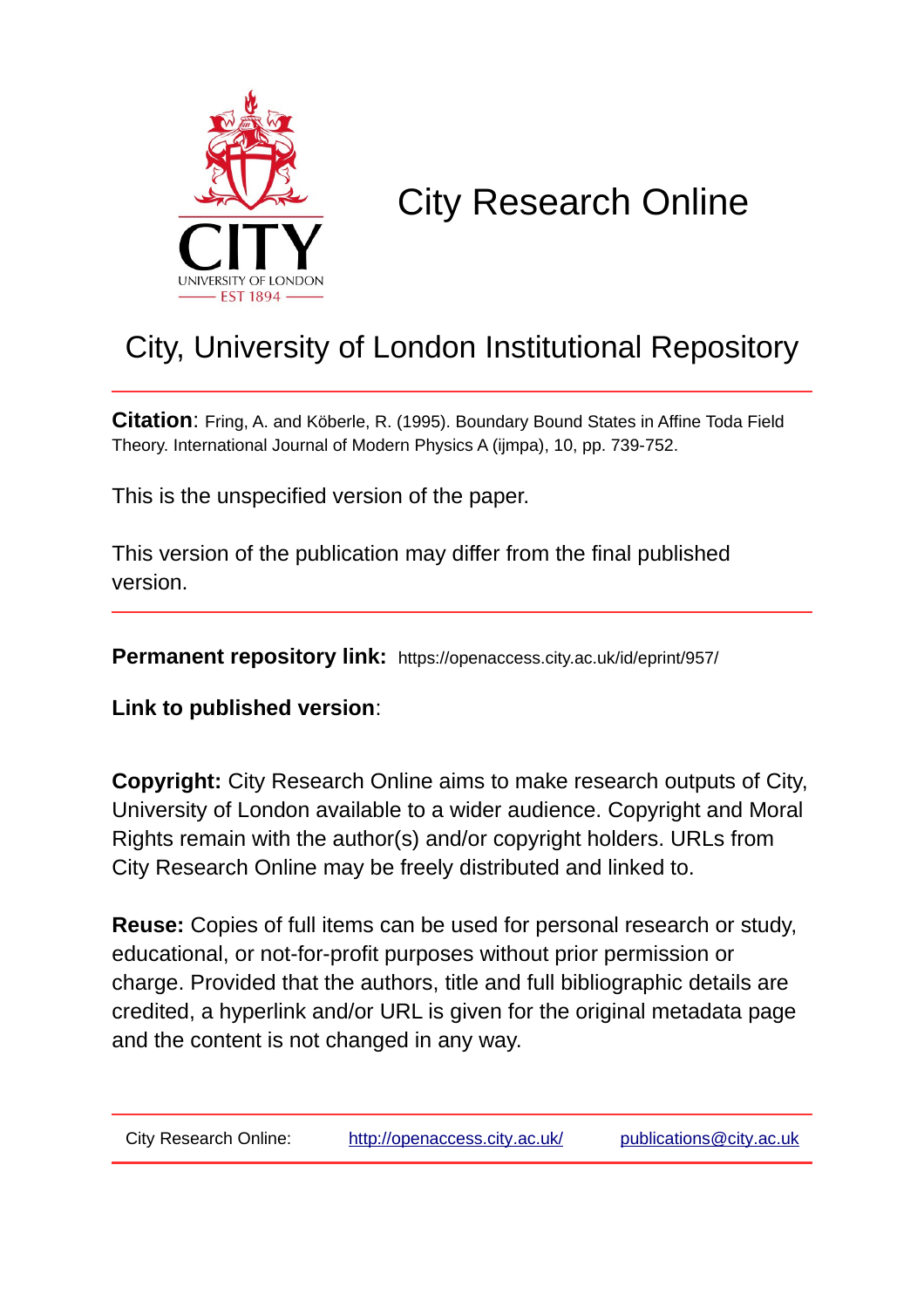

[City Research Online](http://openaccess.city.ac.uk/)

**Original citation**: Fring, A & Koberle, R (0030). Boundary Bound States in Affine Toda Field Theory. Int.J.Mod.Phys. A10 (1995) 739-752,

**Permanent City Research Online URL**: http://openaccess.city.ac.uk/957/

#### **Copyright & reuse**

City University London has developed City Research Online so that its users may access the research outputs of City University London's staff. Copyright © and Moral Rights for this paper are retained by the individual author(s) and/ or other copyright holders. Users may download and/ or print one copy of any article(s) in City Research Online to facilitate their private study or for noncommercial research. Users may not engage in further distribution of the material or use it for any profit-making activities or any commercial gain. All material in City Research Online is checked for eligibility for copyright before being made available in the live archive. URLs from City Research Online may be freely distributed and linked to from other web pages.

#### **Versions of research**

The version in City Research Online may differ from the final published version. Users are advised to check the Permanent City Research Online URL above for the status of the paper.

#### **Enquiries**

If you have any enquiries about any aspect of City Research Online, or if you wish to make contact with the author(s) of this paper, please email the team at [publications@city.ac.uk.](mailto:publications@city.ac.uk)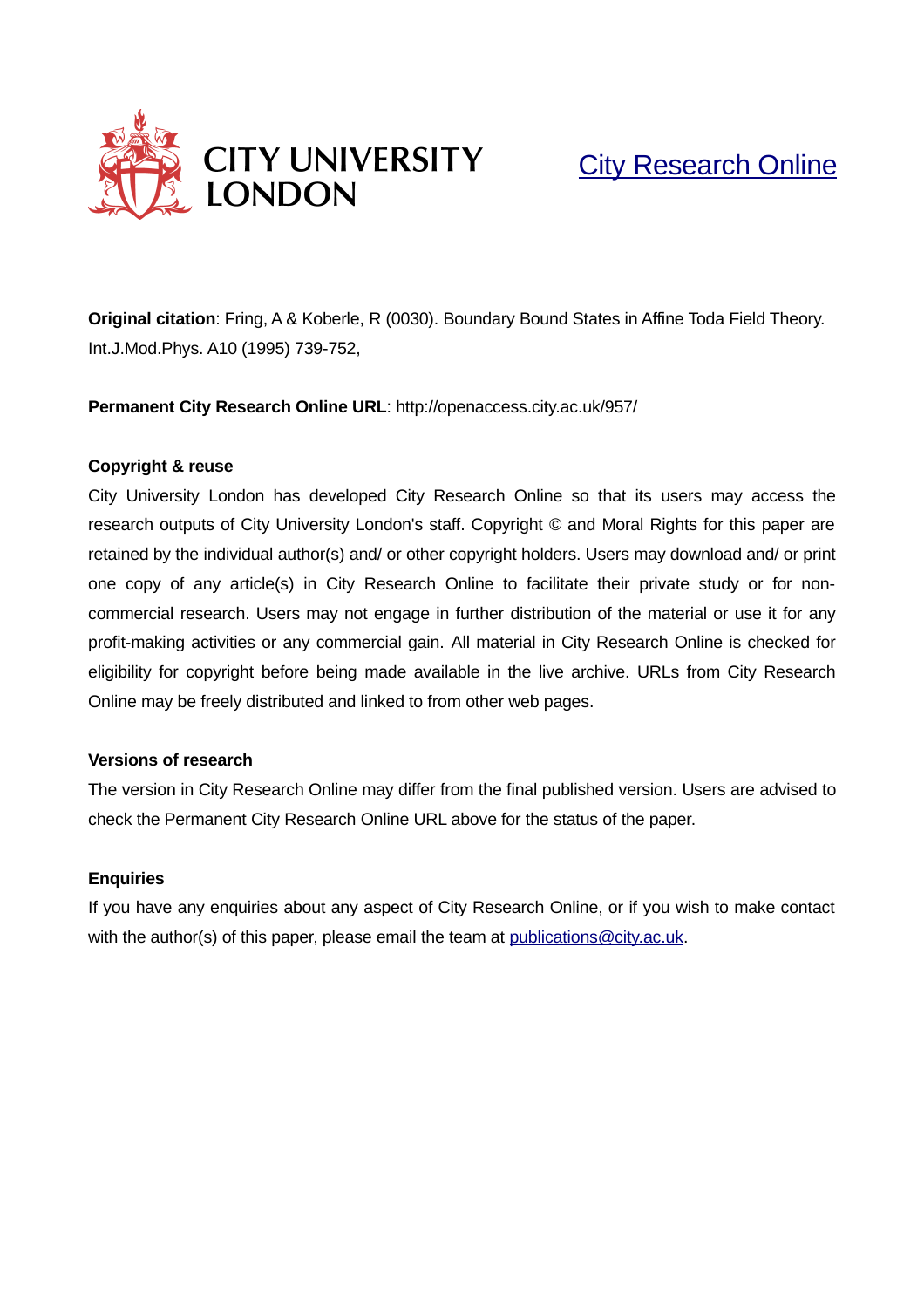#### Boundary Bound States in Affine Toda Field Theory

Andreas Fring <sup>\*</sup> and Roland Köberle<sup>†</sup>

<sup>∗</sup> *Department of Physics, University College of Swansea, Swansea SA2 8PP,UK*

† *Universidade de S˜ao Paulo, Caixa Postal 369, CEP 13560 S˜ao Carlos-SP, Brasil*

#### Abstract

We demonstrate that the generalization of the Coleman-Thun mechanism may be applied to the situation, when considering scattering processes in 1+1-dimensions in the presence of reflecting boundaries. For affine Toda field theories we find that the binding energies of the bound states are always half the sum over a set of masses having the same colour with respect to the bicolouration of the Dynkin diagram. For the case of  $E_6$ -affine Toda field theory we compute explicitly the spectrum of all higher boundary bound states. The complete set of states constitutes a closed bootstrap.

April 1994

<sup>∗</sup> e-mail address: A.Fring@UK.AC.SWANSEA

<sup>†</sup> Supported in part by CNPq-Brasil. e-mail address: ROLAND@IFQSC.USP.SC.BR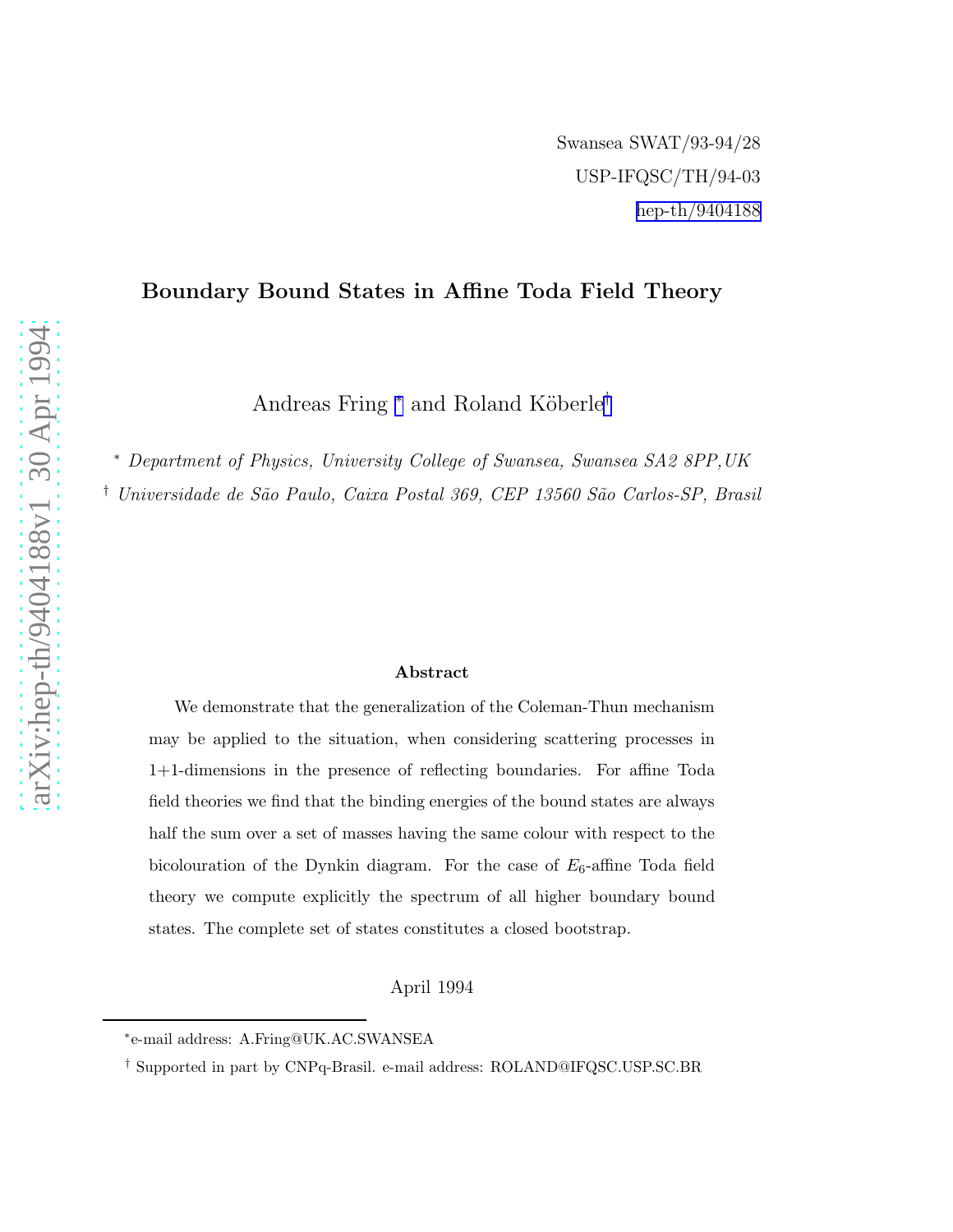## 1 Introduction

In any quantum field theory its general principles will impose restrictions on their possible scattering matrices. It has turned out that in an infinite two dimensional space-time volume in particular, the equations resulting from integrability, like the Yang-Baxter- [\[1](#page-16-0)] and bootstrap equations[[2](#page-16-0)], serve as a very powerful tool and lead to their exact determination. Various questions of physical interest, like the study of dissipative quantum mechanical systems [\[3](#page-16-0)], the study of the space of boundary states in open string theory [\[4](#page-16-0), [5\]](#page-16-0) and that of several statistical systems require the restriction to a finite space dimension. Then in addition to the S-matrix a matrix, say W, will enter the formalisms encoding the scattering off the boundary. For many theories the approach, which has been persued for infinite volume, has been successful in the finite volume case, where one solves the analogous set of equations. This yields an explicit expression for the W-matrices [6-17]. For the Sine-Gordon theory the results have been confirmed by the Bethe Ansatz[[18](#page-17-0)].

In this paper we are concerned with their generalizations, affine Toda field theories[[19](#page-18-0)] for which it was demonstrated in[[7, 9](#page-16-0)], that it is possible to determine the W-matrices by employing the crossing, unitarity and bootstrap equations. The methods of solving the bootstrap equation in [\[7](#page-16-0)] was rather indirect using Fourier transforms and in [\[9](#page-16-0)] more explicit use has been made of the crossing unitarity relation [\[8](#page-16-0)]. But hitherto no sufficient explanation has been provided concerning the interpretation of the singularities occuring in the W-matrix. The natural conjecture is to assume that we may employ a bootstrap program in analogy to the bulk theory. This means that "bootstrapping" on odd order poles with positive residues should yield other matrices, such that all further matrices obtained in this manner form a closed system in the sense specified below. This prescription led to a generalization [\[20](#page-18-0), [21\]](#page-18-0) of the Coleman-Thun mechanism [\[22\]](#page-18-0) in the bulk theory and provided a complete interpretation of the multipole structure in the S-matrix.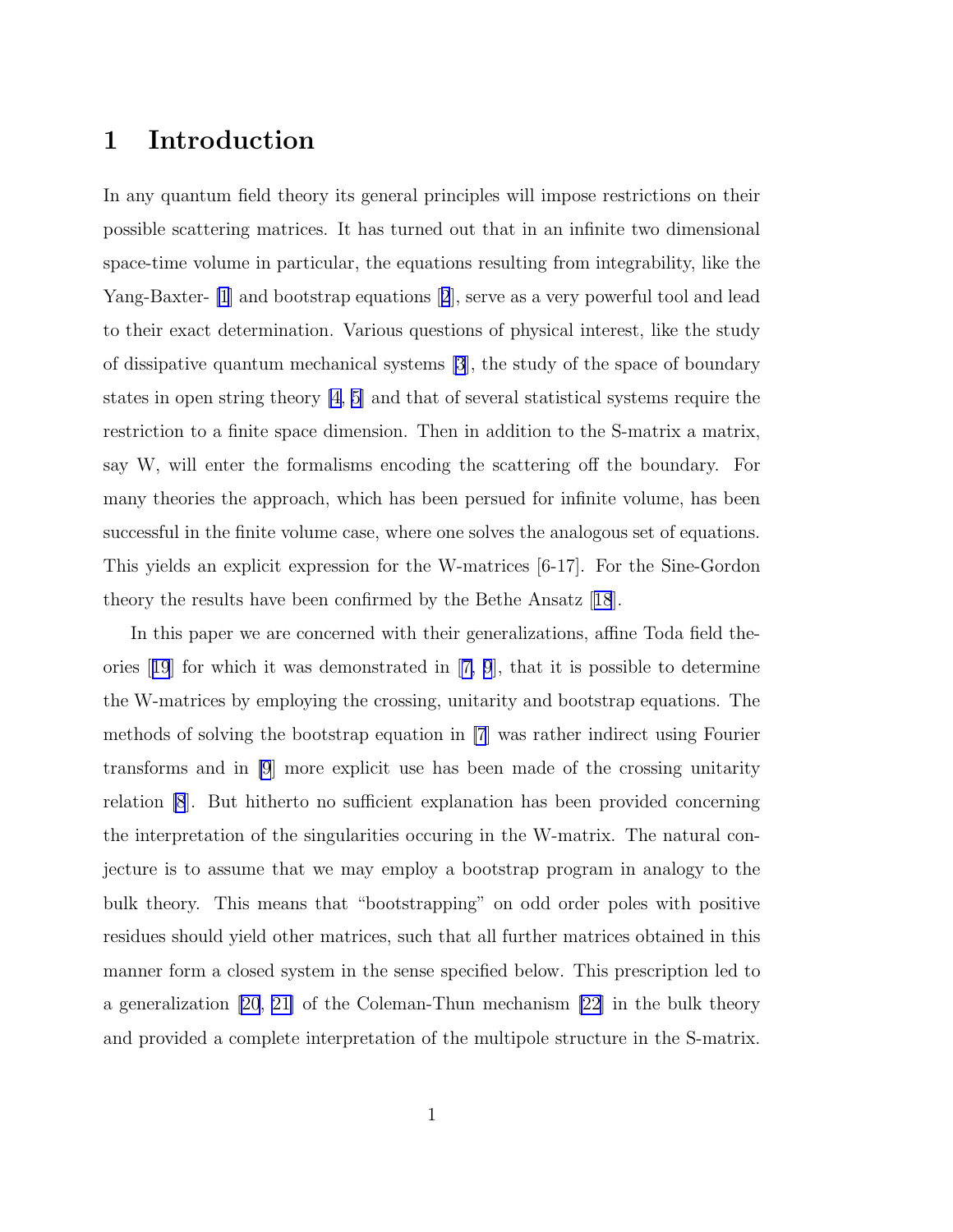<span id="page-4-0"></span>The principal aim of the following is to show that in the theory with boundaries the same program may be applied.

Our presentation is organised as follows. In section 2 we briefly review some of the main features of the S-and W-matrices. Section 3 is devoted to a general discussion of the boundary bound state bootstrap equation, from which we compute the binding energies of all boundary bound states. We illustrate the general arguments in section 4 with the concrete example of the  $E_6$ -affine Toda field theory. Here we verify that the bootstrap program may be applied to the theory in the presence of reflecting boundaries in the same fashion as in the bulk theory, which is our main result. In section 5 we state our conclusions.

## 2 Preliminaries

In order to establish our notation and to achieve a somewhat self-consistent presentation we shall briefly review some of the established properties of the S- and W-matrices, which may be derived from the Zamolodchikov algebra [\[2\]](#page-16-0). The Wmatrix will always carry two indices, i.e.  $W_{i\alpha}(\theta_i)$ , the first refering to particle of type i and the second indicates that the boundary is in state  $\alpha$ . For additional distinction we shall always be refering to particles and boundary bound states by latin and greek letters, respectively. Simply by applying twice the relations for the Zamolodchikov algebra one obtains the unitarity conditions

$$
S_{ij}(\theta)S_{ij}(-\theta) = 1 \quad \text{and} \quad W_{i\alpha}(\theta)W_{i\alpha}(-\theta) = 1. \quad (2.1)
$$

Far less obvious are the crossing relations for the S- [\[2](#page-16-0)] and W-matrices [\[8](#page-16-0)]

$$
S_{i\bar{j}}(\theta) = S_{i\bar{j}}(i\pi - \theta) \quad \text{and} \quad W_{i\alpha}(\theta)W_{\bar{i}\alpha}(\theta + i\pi) = S_{i\bar{i}}(2\theta). \quad (2.2)
$$

The most powerful restrictions for diagonal scattering matrices result from the socalled bootstrap equations. For the S-matrix they read [\[2\]](#page-16-0)

$$
S_{lk}(\theta) = S_{li} \left(\theta + i\eta_{ik}^j\right) S_{lj} \left(\theta - i\eta_{jk}^i\right) \tag{2.3}
$$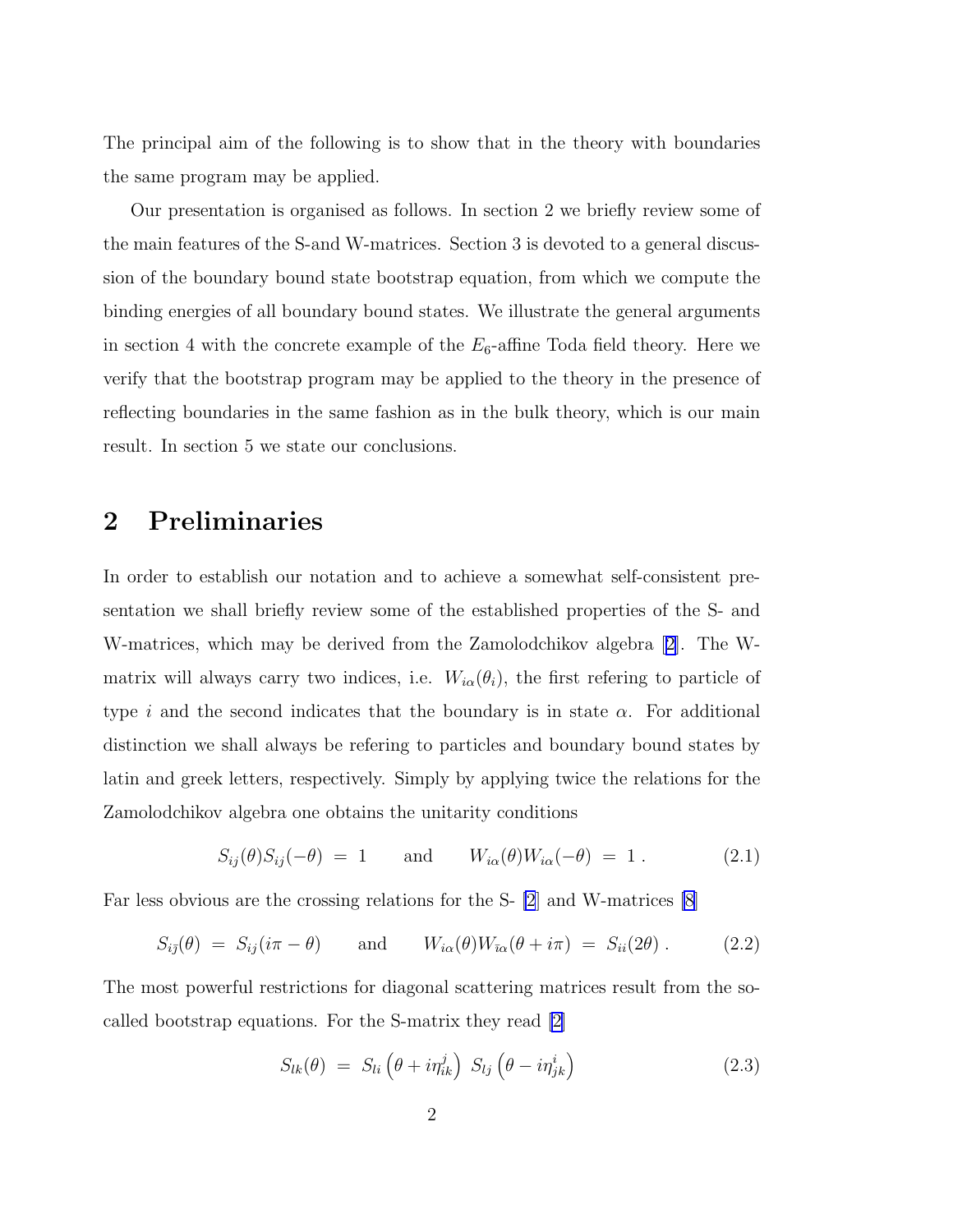<span id="page-5-0"></span>and for the W-matrix [\[7](#page-16-0)]

$$
W_{k\alpha}(\theta) = W_{i\alpha} \left( \theta + i \eta_{ik}^j \right) W_{j\alpha} \left( \theta - i \eta_{jk}^i \right) S_{ij} (2\theta + i \eta_{ik}^j - i \eta_{jk}^i) \quad . \tag{2.4}
$$

Here  $\eta_{ij}^k$  denotes the fusing angle which emerges whenever the particle k can exist as a bound state in the scattering between  $i$  and  $j$ .

The solutions to this equations contain several ambiguities, like the CDD-ambiguity known from the bulk theory [\[23\]](#page-18-0), which in the context of affine Toda field theory corresponds to a shift of the rapidity by  $i\pi$  [\[9](#page-16-0)]. Furthermore, it was pointed out by Sasaki[[16\]](#page-17-0) that whenever we have a solution to (2.4), say  $W_{n\alpha}(\theta)$  for  $n = 1, \ldots, r$ ,  $(r$  denoting the number of different types of particles) then, because of  $(2.3)$  $(2.3)$ ,  $W_{n\alpha}(\theta) \prod S_{nl}(\theta)$  will be a solution as well. However, the new solution might introduce additional poles in the physical sheet, which have to be given an interpretation. It is the

## 3 Boundary bound state bootstrap equation

which will account for these [\[8](#page-16-0)],

$$
W_{j\beta}(\theta) = S_{ij} \left(\theta + i\eta_{i\alpha}^{\beta}\right) W_{j\alpha}(\theta) S_{ij} \left(\theta - i\eta_{i\alpha}^{\beta}\right) \quad . \tag{3.1}
$$

Here  $\eta_{i\alpha}^{\beta}$  denotes the pole which emerges when particle *i* hits the boundary in the state  $\alpha$  and causes it to transit into state  $\beta$ . The interpretation of this equation is the usual one and assumes an analytic continuation in the rapidity plane. It says that the following two situations are equivalent: when  $i$  possesses precisely this rapidity, an additional particle bouncing off the wall may scatter off particle i either before or after the excitation  $i + \alpha \rightarrow \beta$  takes place. In the latter case it will pick up two S-matrices. It is this equation we shall be mainly concerned with in the following. We depict it in figure 1.

Notice that the ambiguities in  $W_{n\alpha}(\theta)$  are restricted by this equations. At first we note that the factor  $S_{nl}(\theta)$  has to be the same for all possible values of  $\alpha$ , but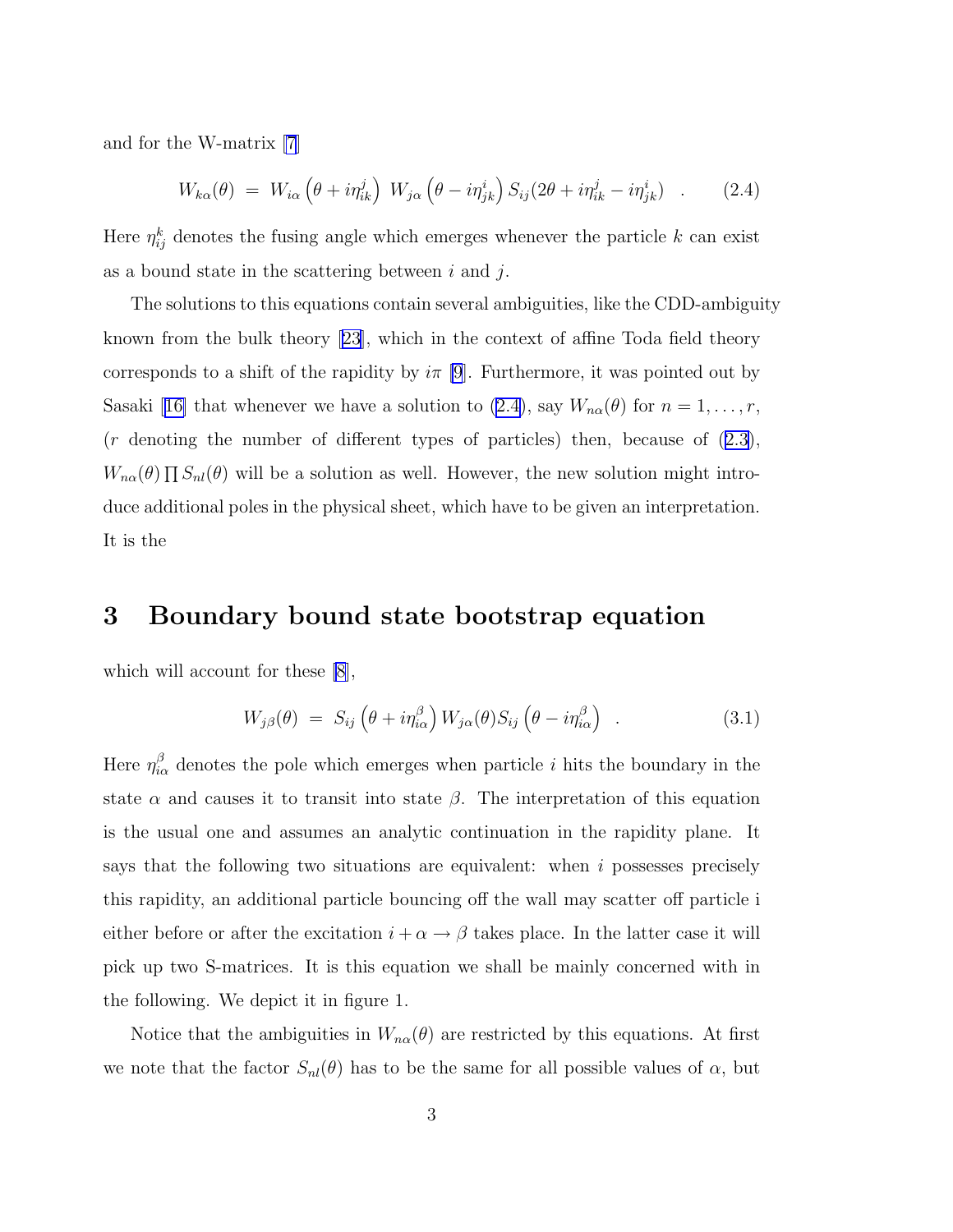<span id="page-6-0"></span>more severe restrictions result from the possible additional poles introduced by it. We shall comment on this point more below.



Figure 1: The boundary bound state bootstrap equation

We now like to obtain some information about the possible angles  $\eta$ . We apply equation [\(3.1](#page-5-0)) to the two processes  $i+\alpha\to\beta$  and  $\beta+\bar{\imath}\to\alpha$  and use unitarity and crossing of the S-matrix to obtain

$$
\eta_{i\alpha}^{\beta} + \eta_{\bar{\iota}\beta}^{\alpha} = \pi \tag{3.2}
$$

A further useful equation results when considering a situation in which the state  $\beta$ results as an excitation from  $\alpha$  by particle i and  $\gamma$  can be reached from  $\alpha$  by j and from  $\beta$  by k, refer figure 2. In this case we may eliminate the W-matrices in [\(3.1](#page-5-0))



Figure 2: Boundary transitions

and obtain an equation involving solely S-matrices

$$
S_{lj}(\theta + i\eta_{j\alpha}^{\gamma}) S_{lj}(\theta - i\eta_{j\alpha}^{\gamma}) = S_{li}(\theta + i\eta_{i\alpha}^{\beta}) S_{li}(\theta - i\eta_{i\alpha}^{\beta}) S_{lk}(\theta + i\eta_{k\beta}^{\gamma}) S_{lk}(\theta - i\eta_{k\beta}^{\gamma}).
$$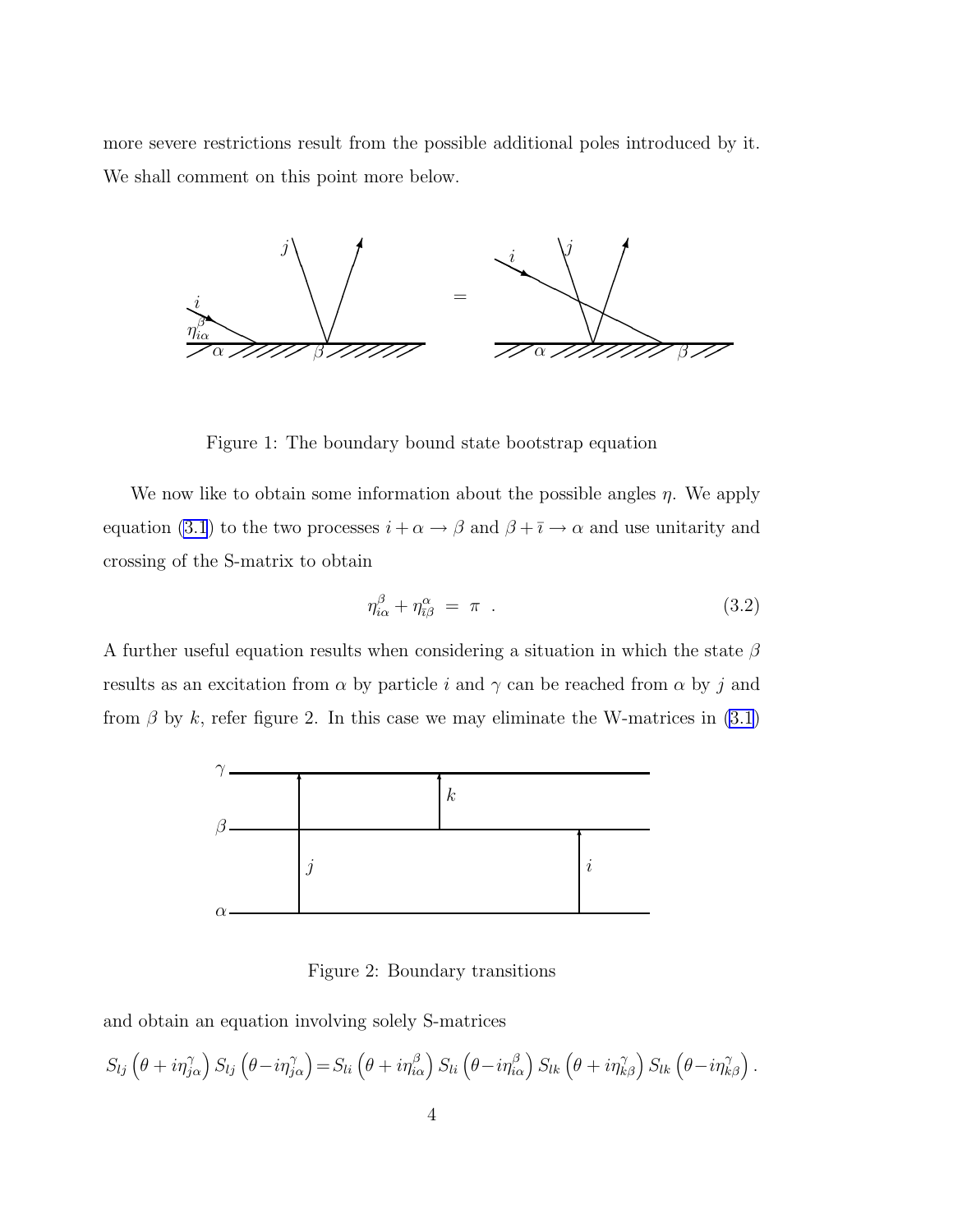<span id="page-7-0"></span>This equation is useful since in general we consider the situation involving the boundaries, when the bulk theory described by the S-matrices is already known. We shall employ this equation below as a consistency equation for the fusing angles. Clearly, similar equations may be derived involving other processes.

We shall now compute the binding energies for the boundary bound states. Remembering[[9\]](#page-16-0) that the W-matrix is constituted out of blocks  $\mathcal{W}_x$ 

$$
\mathcal{W}_x(\theta) = \frac{w_{1-x}(\theta)w_{-1-x}(\theta)}{w_{1-x-B}(\theta)w_{-1-x+B}(\theta)}, \qquad (3.3)
$$

with

$$
w_x(\theta) = \frac{\langle \frac{x-h}{2} \rangle_{\theta}}{\langle \frac{x-h}{2} \rangle_{-\theta}}
$$
\n(3.4)

and  $\langle x \rangle_{\theta} = \sinh \frac{1}{2} \left( \theta + \frac{i\pi}{h} \right)$  $\left(\frac{\partial \pi}{\partial h}x\right)$ ,  $0 \leq B(\beta) \leq 2$ .  $\mathcal{W}_x(\theta)$  posses poles at  $\theta_{\pm} = (\pm 1 - \pi)$  $(x-h)/\frac{i\pi}{2h}$  $\frac{i\pi}{2h}$ , and we therefore obtain that a pole in the physical sheet can only result when x lies between  $2h$  and  $4h$ . (h denotes here as usual the Coxeter number of the underlying Lie algebra.) Recalling further that the W-matrix was constructed by replacing the blocks  $\{x\}_\theta = [x]_\theta/[x]_{-\theta}$  ( $[x]_\theta = \langle x + 1 \rangle_\theta \langle x - 1 \rangle_\theta / \langle x - 1 \rangle_\theta$  $x + 1 - B >_{\theta} < x - 1 + B >_{\theta}$  in  $S_{i\bar{i}}$  by  $\mathcal{W}_x(\theta)$  and shifting some of the x's by 2h, we obtain that the pole  $\theta_{\pm}$  has a corresponding pole in  $S_{ii}(\theta)$  at  $\eta_{\pm} = (\pm 1 + x) \frac{i\pi}{2h}$  $\frac{i\pi}{2h}$ which relates to one in  $W_{i\alpha}(\theta)$  at  $2\eta_{\pm}$ . We may see this more directly from ([2.2\)](#page-4-0).

In other words, if the block  $\mathcal{W}_{(x-h)+2h}(\theta)$  occurs in  $W(\theta)$ , then the block  $\{x\}_\theta$ occurs in  $S_{ii}(\theta)$  and  $\{h-x\}_\theta$  appears in  $S_{p\bar{i}}(\theta)$ . Having found a relation between the poles in the W- and in the scattering matrix, we have shifted the problem of finding the angles  $\eta_{i\alpha}^{\beta}$  towards a problem of analysing the singularities in  $S_{ii}$  at  $2\eta_{\pm}$ . This means that we may view the two scattering matrices in ([3.1\)](#page-5-0) as part of a bootstrap equation. In fact we shall verify

$$
S_{li}\left(\theta+i\eta_{i\alpha}^{\beta}\right)S_{li}\left(\theta-i\eta_{i\alpha}^{\beta}\right) = \prod_{k} S_{lk}(\theta) , \qquad (3.5)
$$

where all the k's will be of the same colour with respect to the bicolouration of the Dynkin diagram[[24, 25](#page-18-0), [26](#page-18-0)]. We can understand this equation by drawing the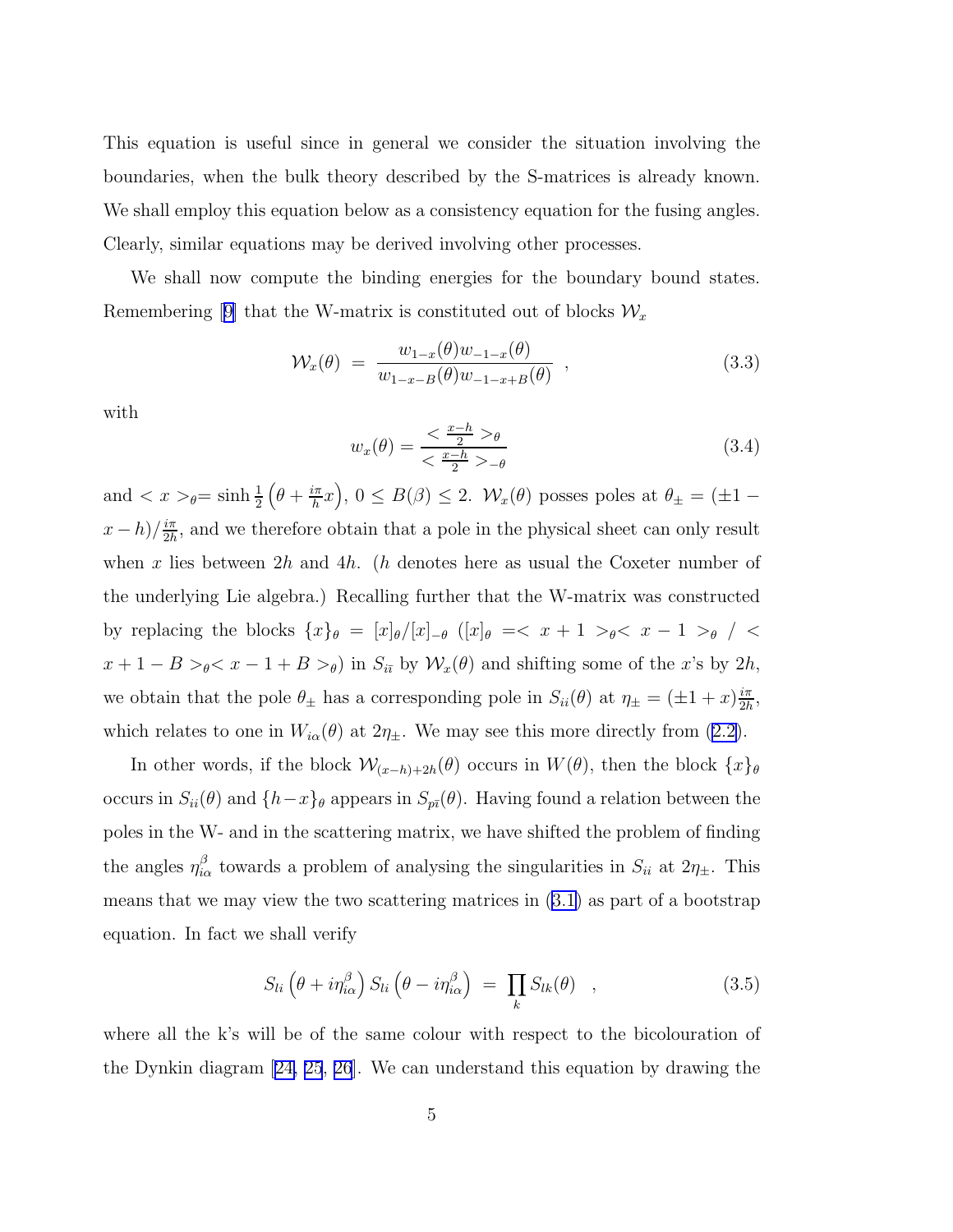possible graphs, which are in agreement with the generalization of the Coleman-Thun mechanism [\[22\]](#page-18-0) in the bulk theory. Considering a situation in which two identical particles with relative rapidities  $2\eta$  scatter against each other, we observe that the only consistent graphs we may draw are box-diagrams. Then the left hand side of this equation simply corresponds to the scattering of an additional particle l with the two particles and the right hand side encodes the scattering with the intermediate particles. We illustrate this in some more detail for a double pole. The only graph we may draw is depicted in figure 3.



Figure 3: "Double pole bootstrap equation "

It corresponds to the equation

$$
S_{li}(\theta + i\eta) S_{li}(\theta - i\eta) = S_{la}(\theta) S_{lb}(\theta) . \qquad (3.6)
$$

On the other hand we could have scattered  $l$  with different rapidities such that we obtain the usual bootstrap equation involving three S-matrices only

$$
S_{li}(\theta + i\eta) = S_{la}(\theta) S_{lk}(\theta + i\Omega) \qquad (3.7)
$$

$$
S_{li}(\theta - i\eta) = S_{lb}(\theta) S_{l\bar{k}}(i\pi + \theta + i\Omega) , \qquad (3.8)
$$

which when multiplied with each other give equation (3.6). In the usual fashion [[26](#page-18-0)] there are two fusing rules associated with them  $\sigma^{\xi(i)}\gamma_i = \sigma^{\xi(a)}\gamma_a + \sigma^{\xi(k)}\gamma_k$  and  $\sigma^{\tilde{\xi}(i)}\gamma_i = \sigma^{\xi(b)}\gamma_b + \sigma^{\tilde{\xi}(\bar{k})}\gamma_{\bar{k}}$ . After relating the  $\gamma$ 's for particle and anti-particle and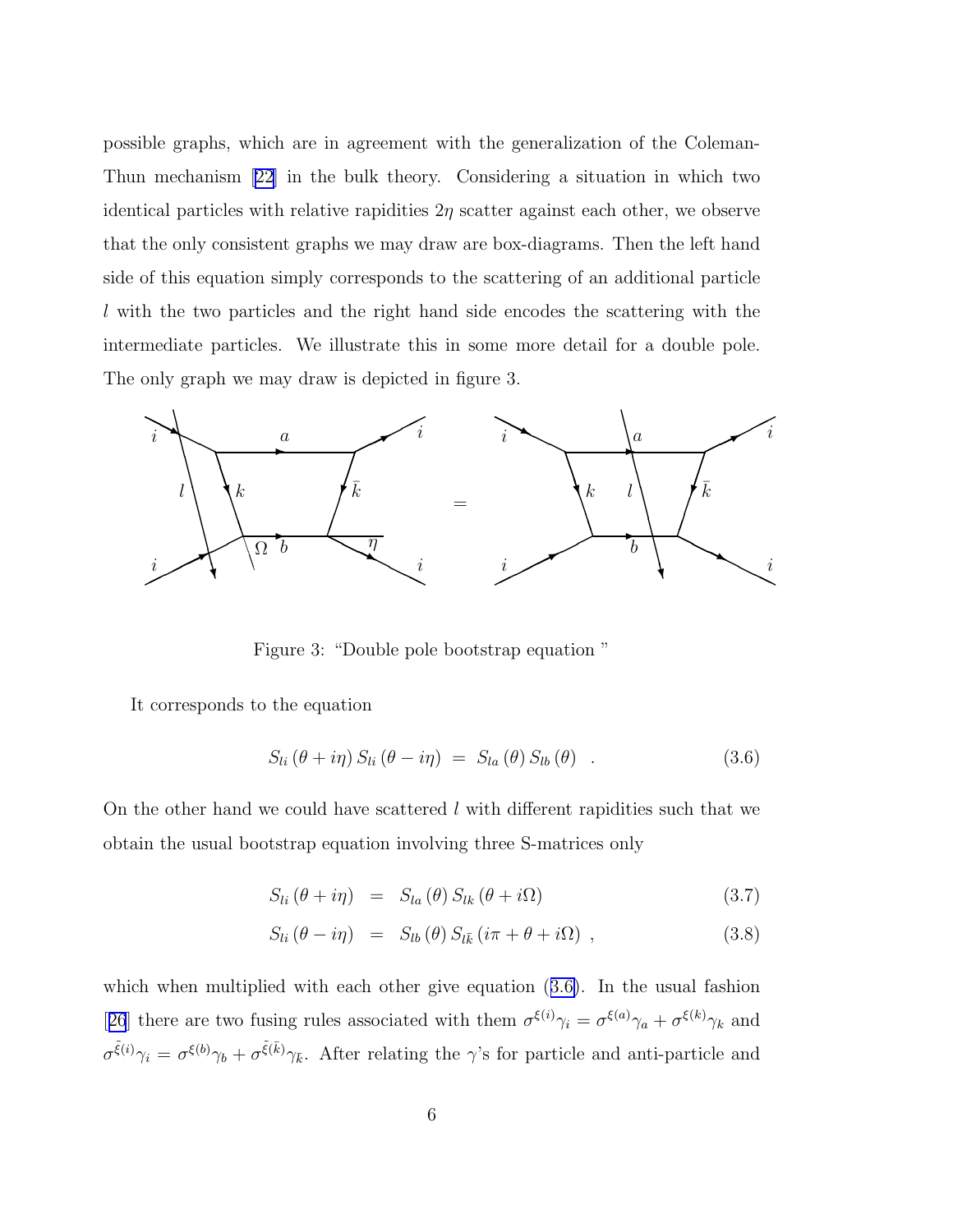<span id="page-9-0"></span>carrying out the usual identification between the angles in the bootstrap equation and the integers  $\xi(t)$ , we derive

$$
\xi(i) - \xi(a) = \xi(b) - \tilde{\xi}(i) + \frac{c(i)}{2} - \frac{c(a) + c(b)}{4}
$$

Since both sides of this equation have to be integers we can deduce that the colours of a and b have to be the same, i.e.  $c(a) = c(b)$ . By eliminating particle k and k the fusing rule related to this process reads

$$
\left(\sigma^{\xi(i)-\xi(a)} + \sigma^{\xi(a)-\xi(i)+\frac{c(i)-c(a)}{2}}\right)\gamma_j = \gamma_a + \gamma_b \quad . \tag{3.9}
$$

.

Similar arguments hold for higher order poles and in general we will have [\(3.5](#page-7-0)).

Employing then the explicit expression for  $S$  [\[26](#page-18-0)], parameterising the fusing angle by  $\eta_{j0}^{\alpha} = (2l + \frac{c(i) - c(j)}{2})\frac{\pi}{h}$  $\frac{\pi}{h}$  and shifting the dummy variable of the product appropriately we obtain

$$
\frac{\left[2q-\frac{c(l)+1}{2}\right]^{-\frac{1}{2}\lambda_{l}\cdot\left(\sigma^{q-l+\frac{c(j)-c(i)}{2}}+\sigma^{q+l}\right)\gamma_{j}}}{\left[-2q+\frac{c(l)+1}{2}\right]^{-\frac{1}{2}\lambda_{l}\cdot\left(\sigma^{q+l+\frac{c(i)-1}{2}}+\sigma^{q-l+\frac{c(j)-1}{2}}\right)\gamma_{j}}}=\frac{\left[2q-\frac{c(l)+1}{2}\right]^{-\frac{1}{2}\lambda_{l}\cdot\sigma^{q}\left(\gamma_{i_{1}}+\ldots+\gamma_{i_{n}}\right)}}{\left[-2q+\frac{c(l)+1}{2}\right]^{-\frac{1}{2}\lambda_{l}\cdot\sigma^{q+\frac{c(i)-1}{2}}\left(\gamma_{i_{1}}+\ldots+\gamma_{i_{n}}\right)}
$$

from which we infer the general fusing rule

$$
\left(\sigma^{l} + \sigma^{-l+\frac{c(j)-c(i)}{2}}\right)\gamma_i = \gamma_{i_1} + \ldots + \gamma_{i_n} \qquad (3.10)
$$

Implicitly we required here that all the colours on the right hand side coincide, in other words there is no fusing rule if the colours differ. Notice further that acting on this equation with  $\sigma_-\$  or  $\sigma_+$ , which for the standard fusing rule yields a second solution[[26](#page-18-0)], will simply turn this equation into itself and hence this equation possesses only one solution. The reason for this will be apparent below. We may now employ a relation found in [\[26](#page-18-0)] <sup>∗</sup>

$$
q(1) \cdot \sigma^l \gamma_i = -iy_i \sin\left(\frac{\pi}{h}\right) e^{-i\frac{\pi}{h} \left(2l + \frac{(1 - c(i))}{2}\right)} \tag{3.11}
$$

<sup>∗</sup>The minus sign on the right hand side was missing therein.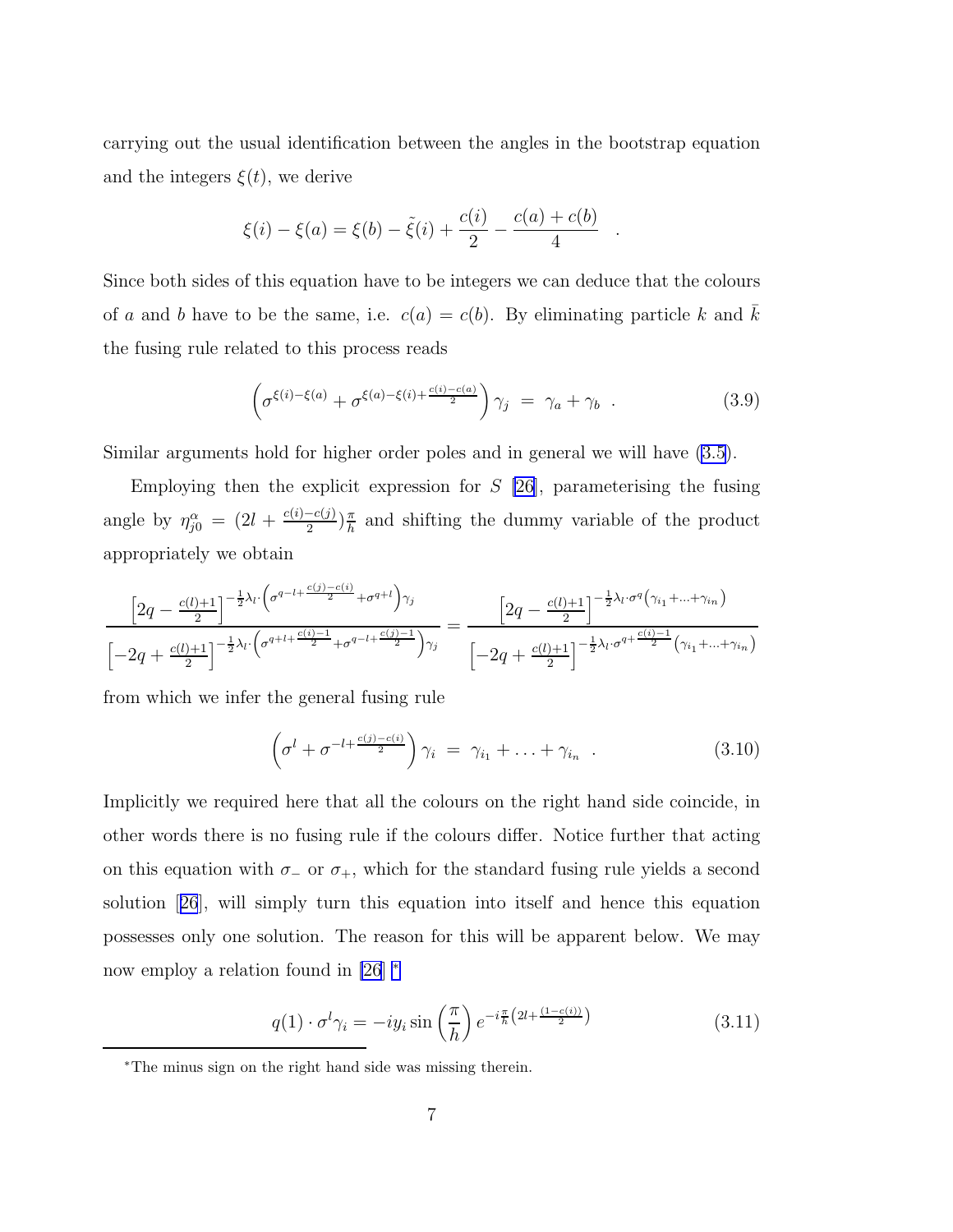and project ([3.10\)](#page-9-0) into the velocity plane, then

$$
2y_j \cos\left(\eta_{j0}^{\alpha}\right) = y_{i_1} + \ldots + y_{i_n} \tag{3.12}
$$

Using now the proportionality between the Perron-Frobenius vector and the masses [[25](#page-18-0)] yields for the binding energy of level  $\alpha$ , after setting  $E_0 = 0$ ,

$$
E_{\alpha} = \frac{1}{2} (m_{i_1} + \ldots + m_{i_n}) = m_j \cos \left( \eta_{j0}^{\alpha} \right) . \tag{3.13}
$$

We illustrate this in figure 4. Since this mass-triangle is equilateral it becomes clear



Figure 4: Mass triangle in the velocity plane

as well that there is only one possible triangle, unlike in the general case, in which one can draw an equivalent one, corresponding to the second solution. This is the geometrical reason for the fact that the fusing rule possess only one solution.

## 4  $E_6$ -Affine Toda Field Theory

In order to verify the general claims made in the previous section, we shall investigate now explicitly  $E_6$ -affine Toda field theory. It furnishes a very good example since it possesses a very rich structure and several nontrival features in comparision with other cases. Its fusing properties are nontrivial, it possesses self-conjugate and non-self-conjugate scalar fields unlike the other members of the E-series and in addition, when folded according to ([4.3](#page-11-0)), it constitutes the theory with the automorphism of the highest order, namely 3 . Its classical Lagrangian density for the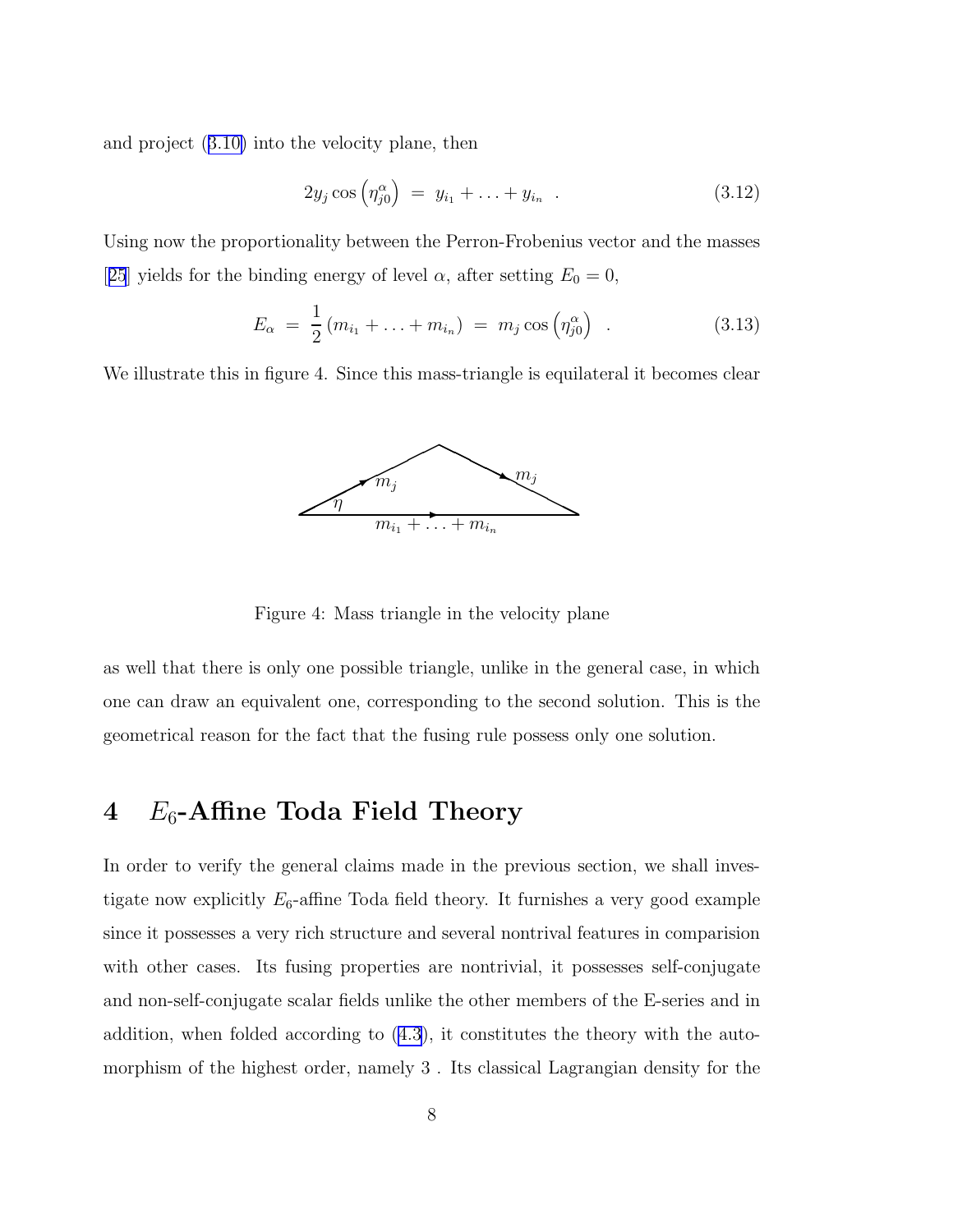<span id="page-11-0"></span>bulk theory reads

$$
\mathcal{L} = \frac{1}{2} \partial_{\mu} \phi \partial^{\mu} \phi - \frac{m^2}{\beta^2} \sum_{i=0}^{6} n_i e^{\beta \alpha_i \cdot \phi}
$$
 (4.1)

with  $n_i$  denoting the Kac labels, being the integer coefficients in the expansion of the highest root in terms of the simple roots  $\alpha_i$  of  $E_6$ .  $\phi$  constitutes a vector whose components are the six scalar fields of the theory. A suitable basis for the simple roots in which the mass-matrix diagonalises is given by

$$
\mathcal{A} = \begin{pmatrix} \frac{1}{2} & -\frac{1}{2} & -\frac{1}{2} & -\frac{1}{2} & -\frac{1}{2} & -\frac{\sqrt{3}}{2} \\ 1 & 1 & 0 & 0 & 0 & 0 \\ -1 & 1 & 0 & 0 & 0 & 0 \\ 0 & -1 & 1 & 0 & 0 & 0 \\ 0 & 0 & -1 & 1 & 0 & 0 \\ 0 & 0 & 0 & -1 & 1 & 0 \end{pmatrix} . \tag{4.2}
$$

Here the entry  $A_{ij}$  denotes the j's component of the simple root  $\alpha_i$ . Labelling our particles according to the following Dynkin diagram



The negative of the highest root acquires the form  $\alpha_0 = -\alpha_1 - 2\alpha_2 - 2\alpha_3$  $3\alpha_4 - 2\alpha_5 - \alpha_6$ . The theory remains invariant under the following transformations of the extended Dynkin diagram

 $\alpha_1 \to \alpha_6 \to \alpha_0$ ,  $\alpha_2 \to \alpha_3 \to \alpha_5$ ,  $\alpha_4 \to \alpha_4$  (4.3)

which may be used to derive the twisted theory  $D_4^{(3)}$  $_4^{\text{(3)}}$ -theory via the folding procedure [27-30]. The masses which in all Toda theories may be organised into the Perron-Frobenius eigenvector of the Cartan matrix take on particularly simple values

$$
m_1^2 = m_6^2 = (3 - \sqrt{3}) m^2 \qquad m_2^2 = 2(3 - \sqrt{3}) m^2 \qquad (4.4)
$$

$$
m_3^2 = m_5^2 = (3 + \sqrt{3}) m^2 \qquad m_4^2 = 2(3 + \sqrt{3}) m^2 \qquad (4.5)
$$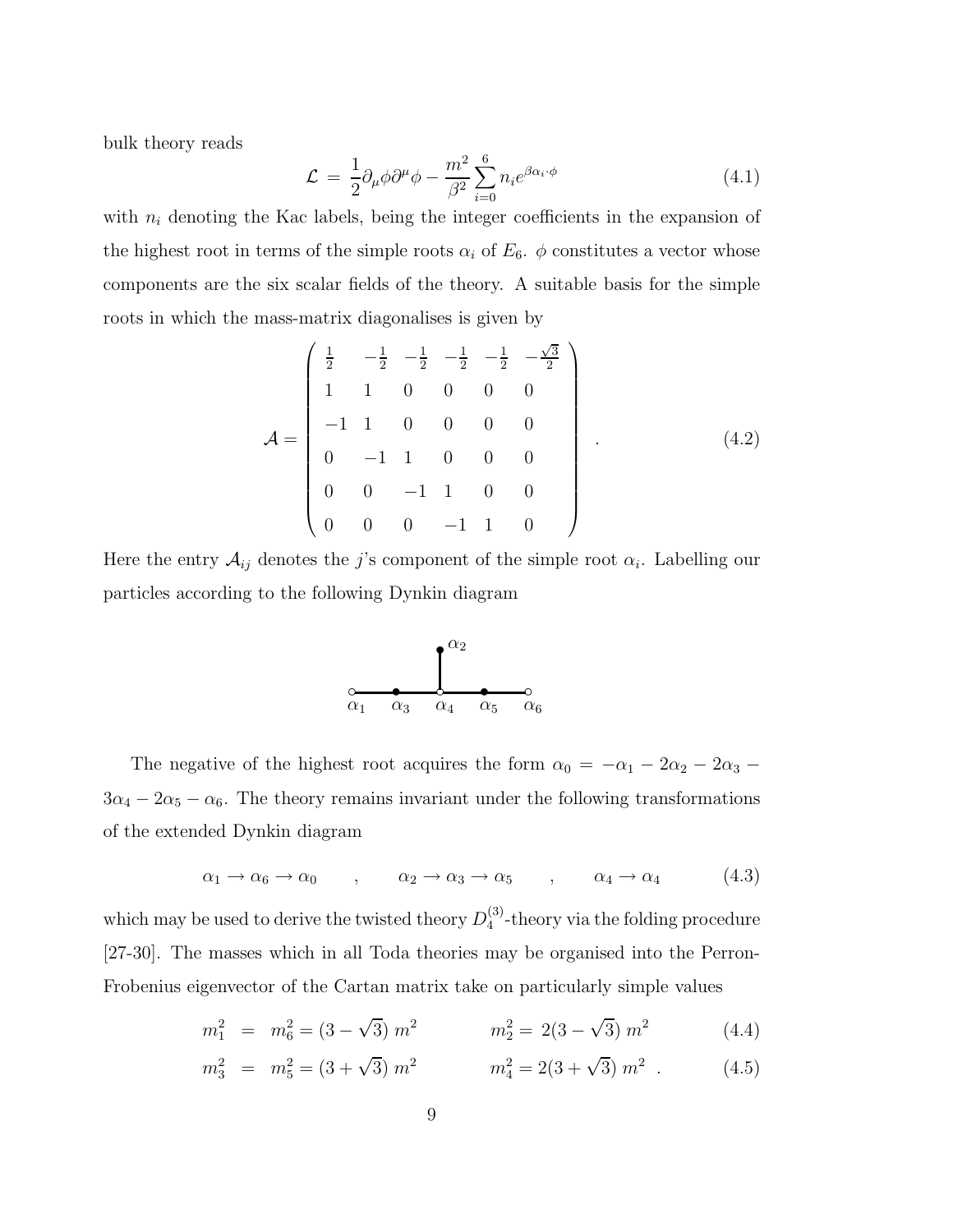<span id="page-12-0"></span>For reasons of completeness we shall furthermore report all the two-particle scattering matrices up to the ones which can be trivially obtained from the identities  $S_{ij}(\theta) = S_{ji}(\theta) = S_{\bar{i}\bar{j}}(\theta)$  [\[21](#page-18-0)]

$$
S_{11} = \{1\}\{7\}
$$
  
\n
$$
S_{12} = \{4\}\{8\}
$$
  
\n
$$
S_{13} = \{2\}\{6\}\{8\}
$$
  
\n
$$
S_{14} = \{3\}\{5\}\{7\}\{9\}
$$
  
\n
$$
S_{15} = \{4\}\{6\}\{10\}
$$
  
\n
$$
S_{16} = \{5\}\{11\}
$$
  
\n
$$
S_{22} = \{1\}\{5\}\{7\}\{11\}
$$
  
\n
$$
S_{23} = \{3\}\{5\}\{7\}\{9\}
$$
  
\n
$$
S_{24} = \{2\}\{4\}\{6\}^2\{8\}\{10\}
$$
  
\n
$$
S_{33} = \{1\}\{3\}\{5\}\{7\}^2\{9\}
$$
  
\n
$$
S_{34} = \{2\}\{4\}^2\{6\}^2\{8\}^2\{10\}
$$
  
\n
$$
S_{35} = \{3\}\{5\}^2\{7\}\{9\}\{11\}
$$
  
\n
$$
S_{44} = \{1\}\{3\}^2\{5\}^3\{7\}^3\{9\}^2\{11\}
$$

We have omitted here the explicit dependence on the rapidity  $\theta$ . Then by starting with one of the solutions obtained for the boundary in the ground state [\[9](#page-16-0)]

$$
W_{10}(\theta) = W_{60}(\theta) = \mathcal{W}_5(\theta)\mathcal{W}_{35}(\theta)
$$
\n(4.6)

$$
W_{20}(\theta) = \mathcal{W}_1(\theta)\mathcal{W}_7(\theta)\mathcal{W}_{11}(\theta)\mathcal{W}_{29}(\theta) \tag{4.7}
$$

$$
W_{30}(\theta) = W_{50}(\theta) = \mathcal{W}_3(\theta)\mathcal{W}_5(\theta)\mathcal{W}_7(\theta)\mathcal{W}_{11}(\theta)\mathcal{W}_{29}(\theta)\mathcal{W}_{33}(\theta)
$$
(4.8)

$$
W_{40}(\theta) = \mathcal{W}_{1}(\theta)\mathcal{W}_{3}(\theta)\mathcal{W}_{5}^{2}(\theta)\mathcal{W}_{7}(\theta)\mathcal{W}_{9}^{2}(\theta)\mathcal{W}_{27}(\theta)\mathcal{W}_{29}(\theta)\mathcal{W}_{31}^{2}(\theta)\mathcal{W}_{35}(\theta)
$$
(4.9)

we now construct all the higher boundary states by means of a bootstrap principle which is in close analogy to the one in the bulk theory. Employing the fact that the poles of  $W_x(\theta)$  are situated at  $\theta_{\pm} = \frac{\pm 1 - x - h}{2h} i\pi$ , with  $h = 12$  and  $\pm$  refering to the sign of the residues, we observe that the only possible poles in the physical sheet are the ones resulting from the blocks which have been shifted. Letting then the odd order poles with positive residue participate in the bootstrap equation ([3.1\)](#page-5-0) we compute

$$
W_{j\alpha}(\theta) = S_{j1}\left(\theta - \frac{i\pi}{12}\right)W_{j0}(\theta)S_{j1}\left(\theta + \frac{i\pi}{12}\right) = S_{j3}(\theta)W_{j0}(\theta)
$$
(4.10)

$$
W_{j\beta}(\theta) = S_{j2} \left( \theta - \frac{4i\pi}{12} \right) W_{j0}(\theta) S_{j2} \left( \theta + \frac{4i\pi}{12} \right) = S_{j2}(\theta) W_{j0}(\theta) \tag{4.11}
$$

$$
W_{j\gamma}(\theta) = S_{j3} \left( \theta - \frac{2i\pi}{12} \right) W_{j0}(\theta) S_{j3} \left( \theta + \frac{2i\pi}{12} \right) = S_{j2}(\theta) S_{j5}(\theta) W_{j0}(\theta) \quad (4.12)
$$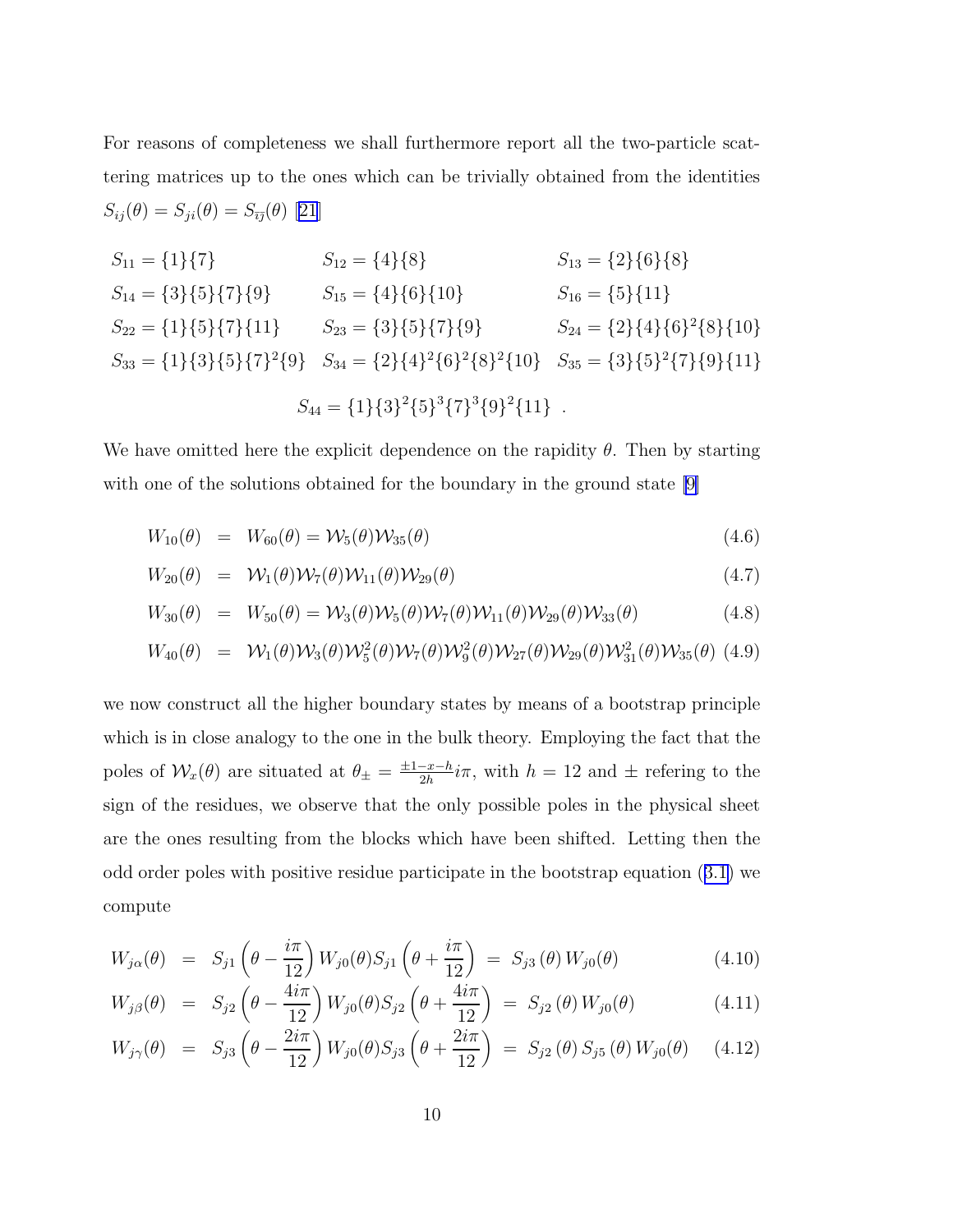$$
W_{j\delta}(\theta) = S_{j3} \left( \theta - \frac{4i\pi}{12} \right) W_{j0}(\theta) S_{j3} \left( \theta + \frac{4i\pi}{12} \right) = S_{j5}(\theta) W_{j0}(\theta)
$$
(4.13)

$$
W_{j\epsilon}(\theta) = S_{j4}\left(\theta - \frac{i\pi}{12}\right)W_{j0}(\theta)S_{j4}\left(\theta + \frac{i\pi}{12}\right) = S_{j2}(\theta)S_{j3}(\theta)S_{j5}(\theta)W_{j0}(\theta)
$$
(4.14)

$$
W_{j\phi}(\theta) = S_{j4}\left(\theta - \frac{3i\pi}{12}\right)W_{j0}(\theta)S_{j4}\left(\theta + \frac{3i\pi}{12}\right) = S_{j3}(\theta)S_{j5}(\theta)W_{j0}(\theta) \quad (4.15)
$$

$$
W_{j\rho}(\theta) = S_{j5}\left(\theta - \frac{2i\pi}{12}\right)W_{j0}(\theta)S_{j5}\left(\theta + \frac{2i\pi}{12}\right) = S_{j2}(\theta)S_{j3}(\theta)W_{j0}(\theta) . \quad (4.16)
$$

Clearly in order to have a proper bootstrap we have to ensure that our system closes under equation [\(3.1](#page-5-0)) and we still have to investigate the singularity structure of ([4.10](#page-12-0)) - ([4.16\)](#page-12-0). Keeping the same philosophy, that is bootstraping only on odd order poles with positive residues we can account for all poles in this manner. It is worth noting that in proceeding in this fashion care has to be taken about possible zeros emerging from the unshifted blocks which might cancel some of the poles or alter their order. In the following table we present all the "fusing angles" which participate in the bootstrap:

| $i \setminus \mu$ | $\boldsymbol{0}$                | $\alpha$                  | $\beta$                | $\gamma$                         | $\delta$                  | $\epsilon$              | $\phi$                           | $\rho$                           |
|-------------------|---------------------------------|---------------------------|------------------------|----------------------------------|---------------------------|-------------------------|----------------------------------|----------------------------------|
| 1                 | $1^{\alpha}$                    | $3^{\gamma}$              | $1^{\rho}5^{\alpha}$   | $1^{\epsilon}5^{\phi}11^{\beta}$ | $1^{\phi}7^{\beta}11^0$   | $11^{\rho}$             | $7^{\rho}11^{\alpha}$            | $9^{\delta}$                     |
| $\overline{2}$    | $4^{\beta}$                     | $4^{\rho}6^{\alpha}$      | $2\phi_6\beta_80$      | $6^{\gamma}8^{\delta}$           | $4^{\gamma}6^{\delta}$    | $6^{\epsilon}8^{\phi}$  | $4^{\epsilon}6^{\phi}10^{\beta}$ | $6^{\rho}8^{\alpha}$             |
| 3                 | $2^{\gamma}4^{\delta}$          | $2^{\epsilon}4^{\phi}8^0$ | $4^{\gamma}$           | $6^{\rho}$                       | $6^{\alpha}$              | $8^{\gamma}10^{\delta}$ | $8^{\delta}$                     | $4^{\epsilon}8^{\beta}10^0$      |
| $\overline{4}$    | $1^{\epsilon}3^{\phi}5^{\beta}$ | $5^{\rho}$                | $3^{\epsilon}7^0$      | $7^{\delta}$                     | $5^{\gamma}$              | $7^{\phi}9^{\beta}11^0$ | $5^{\epsilon}9^0$                | $7^\alpha$                       |
| 5                 | $2^{\rho}4^{\alpha}$            | $6^{\delta}$              | $4^{\rho}$             | $4^{\epsilon}8^{\beta}10^0$      | $2^{\epsilon}4^{\phi}8^0$ | $8^{\rho}10^{\alpha}$   | $8^{\alpha}$                     | $6^{\gamma}$                     |
| $6\phantom{.}6$   | $1^{\delta}$                    | $1^{\phi}7^{\beta}11^0$   | $1^{\gamma}5^{\delta}$ | $9^{\alpha}$                     | $3^{\rho}$                | $11^{\gamma}$           | $7^{\gamma}11^{\delta}$          | $1^{\epsilon}5^{\phi}11^{\beta}$ |

Table 1: The boundary fusing angles  $\eta^{\nu}_{i\mu}$ 

Here each entry in the table indicates a fusing angle as multiple of  $\frac{i\pi}{12}$ , where the left column refers to the particle type which scatters off the boundary in the state indicated in the first row. The superscript refers to the state the boundary is changing into. We observe that all the angles match up in the way announced earlier in equation ([3.2\)](#page-6-0). As a further consistency check we may then employ the equation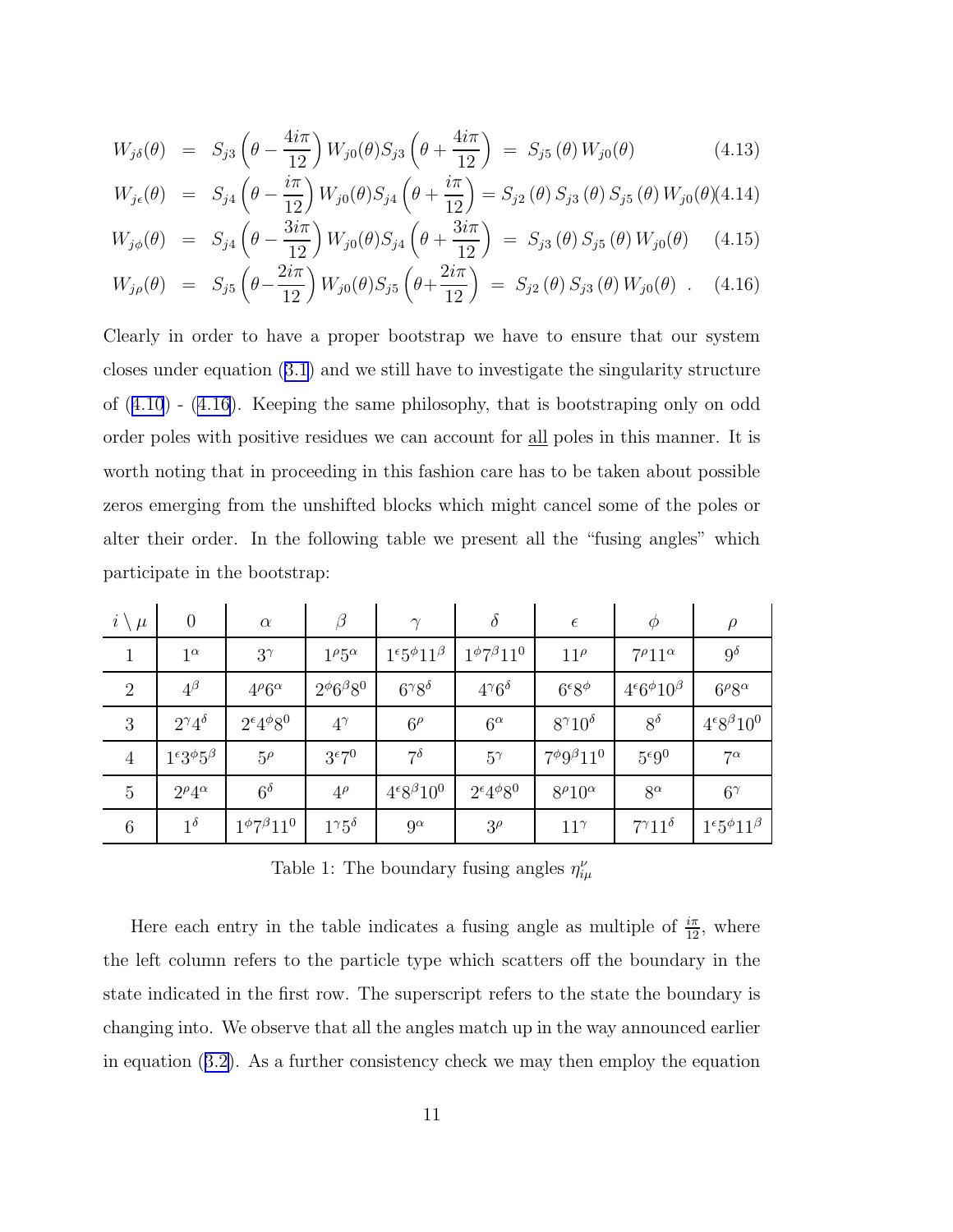subsequent to ([3.2\)](#page-6-0) together with the explicit form for the scattering matrices. In figure 5 we illustrate for some cases which particles may cause an excitation or lowering of the states in the boundary when possessing a particular value of the rapidity. So we obtain an interesting picture familiar from atomic physics suggesting that the boundary interacts with the particles in a kind of matter-radiation way. Due to the CDD-ambiguity, there is a second solution for the ground state and a similar result may be found, when starting with this other ground state. The ambiguity mentioned at the end of section 2 has now disappeared. We may start the bootstrap with an expression  $\prod SW_{i0}$ , where the product runs over a different range than the one found in our solution. For the cases we checked we do not obtain a closed bootstrap. However, there may be possibilities for which this can be achieved. Appealing to a similar principle as in the bulk theory, that is expecting the solution to be "minimal", the presented solution seems the most natural one.

## 5 Conclusions

As our principal result we have found that the generalization of the Coleman-Thun mechanism in the bulk theory possesses an analogue in the theory with boundaries. For the  $E_6$ -affine Toda field theory we have explicitly demonstrated how the bootstrap closes. The binding energies are half the sum of the masses belonging to the same colour with respect to the bicolouration of the Dynkin diagram. We found six different energy levels in this case, of which two are degenerate.

We have carried out a similar analysis for the  $E_7$ -theory and several members of the A-series, finding that the bootstrap always closes in this fashion. We obtain in each case that the number of energy levels equals the rank of the underlying Lie algebra.

There are several immediate questions to be answered. The generalisation of this result to other theories is highly desirable. Having a closed formula for the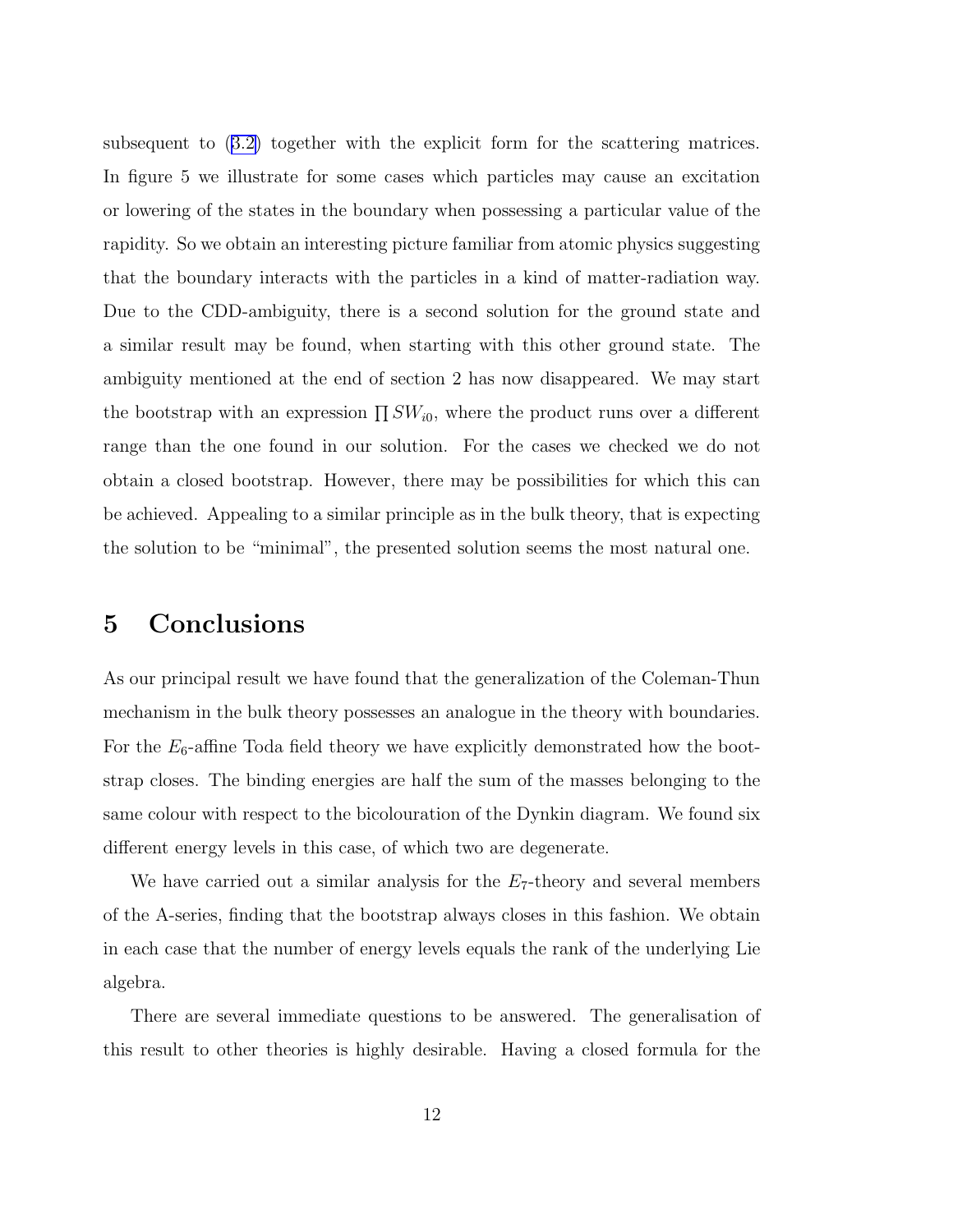W-matrix in analogy to the S-matrix, valid for all algebras will probably be a necessary step into this direction. A complete investigation of the possible integrable boundary conditions is still outstanding, although steps into this direction have been undertaken in [\[31](#page-18-0)].

A very interesting challenge is posed by the question of how to extend this results to the situation off-shell.



Figure 5: Boundary transitions for  $E_6$  affine Toda field theory

#### Acknowledgements

A.F. would like to thank HEFCW and FAPESP(Brasil) for financial support and furthermore the Instituto de Fisica de São Carlos for its hospitality, where part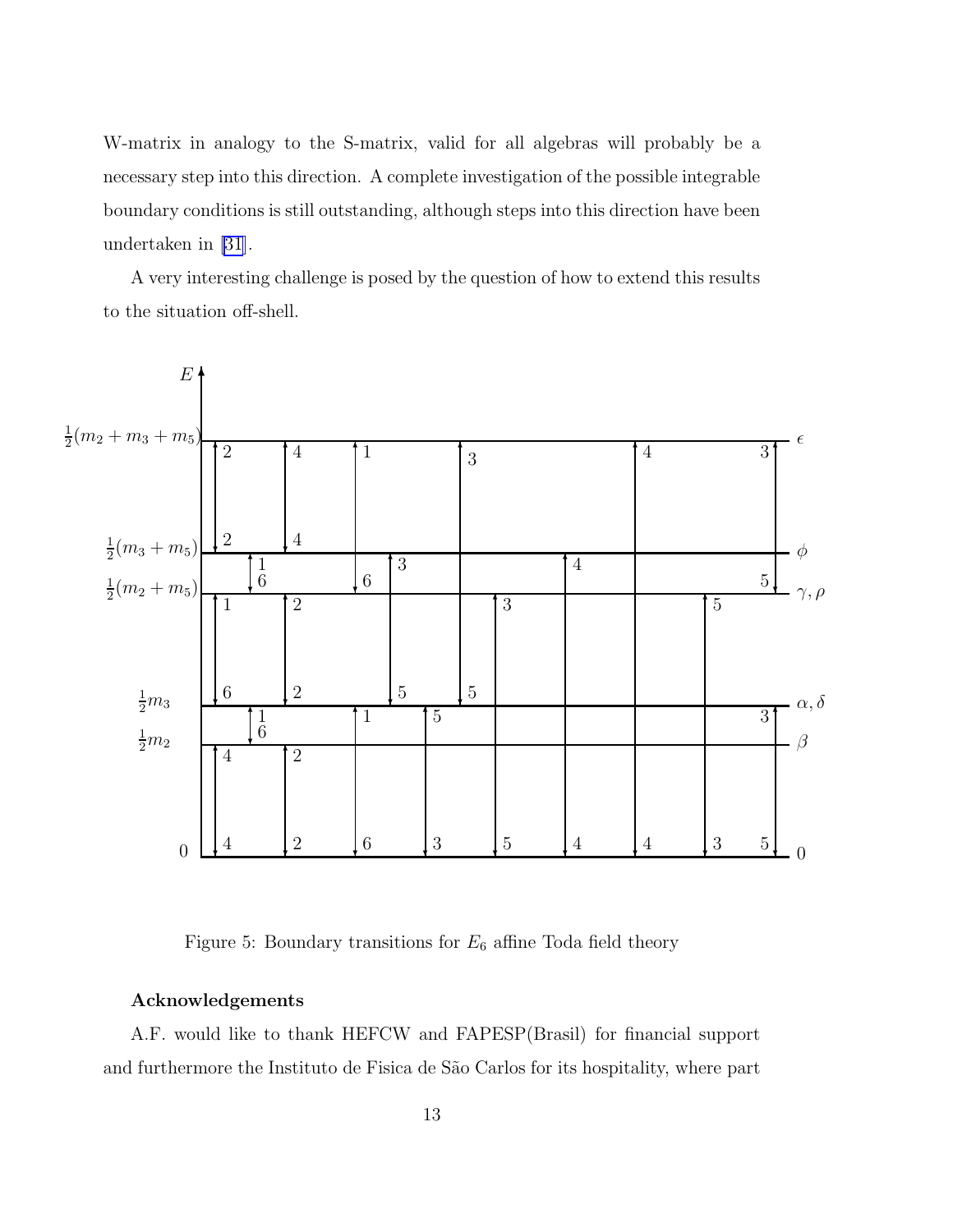<span id="page-16-0"></span>of this work has been carried out.

After the completion of our work we received a recent preprint [\[31](#page-18-0)], in which similar conclusions have been reached for the case of  $A_2$ -affine Toda field theory.

## References

- [1] C.N. Yang, *Phys. Rev. Lett.* 19 (1967) 1312; R.J. Baxter, *Exactly Solved Models in Statistical Mechanics* (Academic Press, London, 1982).
- [2] A.B. Zamolodchikov and Al. B. Zamolodchikov, *Ann. Phys.* 120 (1979) 253.
- [3] A.O. Caldeira and A.J. Leggett, *Phys. Rev. Lett.* 46 (1981) 211; *Physica* A121 (1983) 587; *Ann. Phys.* 149 (1983) 374.
- [4] C.G. Callan and L. Thorlacius, *Nucl. Phys.* B329 (1990) 117.
- [5] C.G. Callan, C. Lovelace, C.R. Nappi and S.A. Yost, *Nucl. Phys.* B293 (1987) 83; E.Witten, *Phys. Rev.* D46 (1992) 5467; K. Li and E. Witten, Princetonpreprint IASSNS-HEP-93/7.
- [6] I.V. Cherednik *Theor. and Math. Phys.* 61 1984 977.
- [7] A. Fring and R. K¨oberle, *Factorized Scattering in the Presence of Reflecting Boundaries*, São Carlos-preprint USP-IFQSC/TH/93-06, [hep](http://arXiv.org/abs/hep-th/9304141) $th/9304141$ , *Nucl. Phys.* **B** in print.
- [8] S. Ghoshal and A. Zamolodchikov, *Boundary S-matrix and Boundary State in Two-Dimensional Integrable Quantum Field theory*, Rutgers-preprint RU-93- 20, [hep-th/9306002](http://arXiv.org/abs/hep-th/9306002).
- [9] A. Fring and R. Köberle, *Affine Toda Field Theory in the Presence of Reflecting Boundaries* , S˜ao Carlos preprint USP-IFQSC/TH/93-12, [hep-th/9309142,](http://arXiv.org/abs/hep-th/9309142) *Nucl. Phys.* B in print.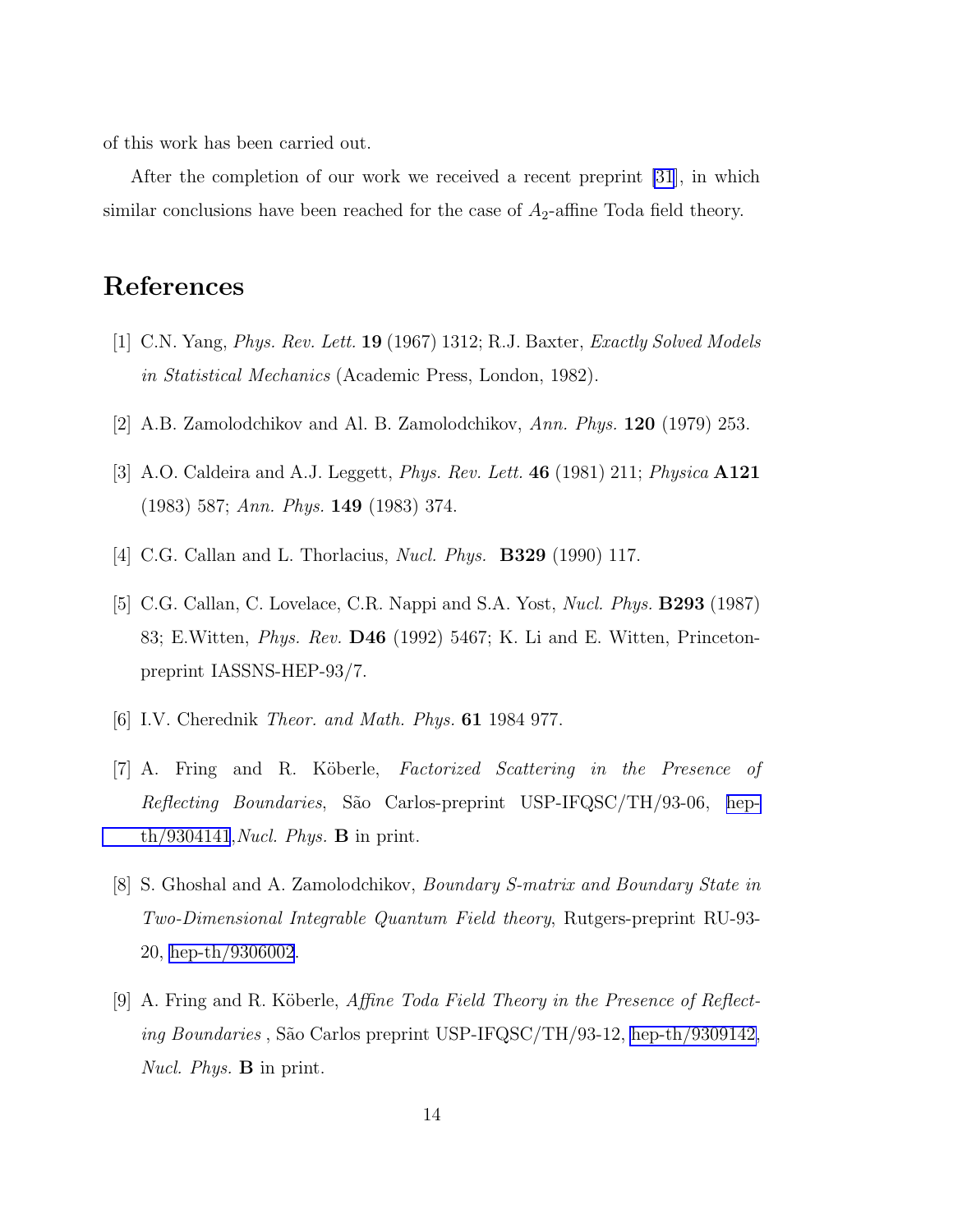- <span id="page-17-0"></span>[10] I.V. Cherednik, *Notes on affine Hecke algebras. 1. Degenerated affine Hecke algebras and Yangians in mathematical physics.*, BONN-HE-90-04 .
- [11] E.K. Sklyanin, *J. Math. Phys.* A21 (1988) 2375.
- [12] L. Mezincescu and R.I. Nepomechie, *J. Phys. A: Math. Gen.* 25 (1992) 2533; L. Mezincescu, R.I. Nepomechie and V. Rittenberg, *Phys. Lett.* A147 (1990) 70; L. Mezincescu and R.I. Nepomechie, *Argonne Workshop on Quantum Groups* ed. T. Curtright, D. Fairlie and C. Zachos (World Scientific, Singapore, 1991); L. Mezincescu and R.I. Nepomechie, *Quantum Field Theory, Statistical Mechanics, Quantum Groups and Topology* ed. T. Curtright, L. Mezincescu and R.I. Nepomechie (World Scientific, Singapore, 1992).
- [13] P.P. Kulish and R. Sasaki, *Prog. Theor. Phys.* 89 (1993) no. 3; P.P. Kulish, R. Sasaki and C. Schwiebert, *J. Math. Phys.* 34 (1993) 286.
- [14] H.J. De Vega and A. Gonz´alez-Ruiz, *Boundary K matrices for the six vertex and the*  $n(2n-1)A_{n-1}$  *vertex models* Paris-preprint LPTHE-PAR-92-45; *Boundary K matrices for the XYZ, XXZ and XXX spin chains* Paris-preprint LPTHE-PAR-93-29.
- [15] S. Ghoshal, *Bound State Boundary S-matrix of the Sine-Gordon Model*, Rutgers preprint RU-93-51, [hep-th/9310188;](http://arXiv.org/abs/hep-th/9310188) *Boundary S-Matrix of the O(n) Symmetric Nonlinear Sigma Model*, Rutgers preprint RU-94-02, [hep-th/9401008.](http://arXiv.org/abs/hep-th/9401008)
- [16] R. Sasaki, *Reflection Bootstrap Equations for Toda Field Theory*, Kyotopreprint YITP/U-93-33, [hep-th/9311002](http://arXiv.org/abs/hep-th/9311002)7.
- [17] L. Chim, *Boundary S-matrix for the Integrable q-Potts Model*, Rutgers preprint RU-94-33, [hep-th/9404118](http://arXiv.org/abs/hep-th/9404118).
- [18] P. Fendley and H. Saleur, *Deriving boundary S matrices*, preprint USC-94-001, [hep-th/9402045.](http://arXiv.org/abs/hep-th/9402045)